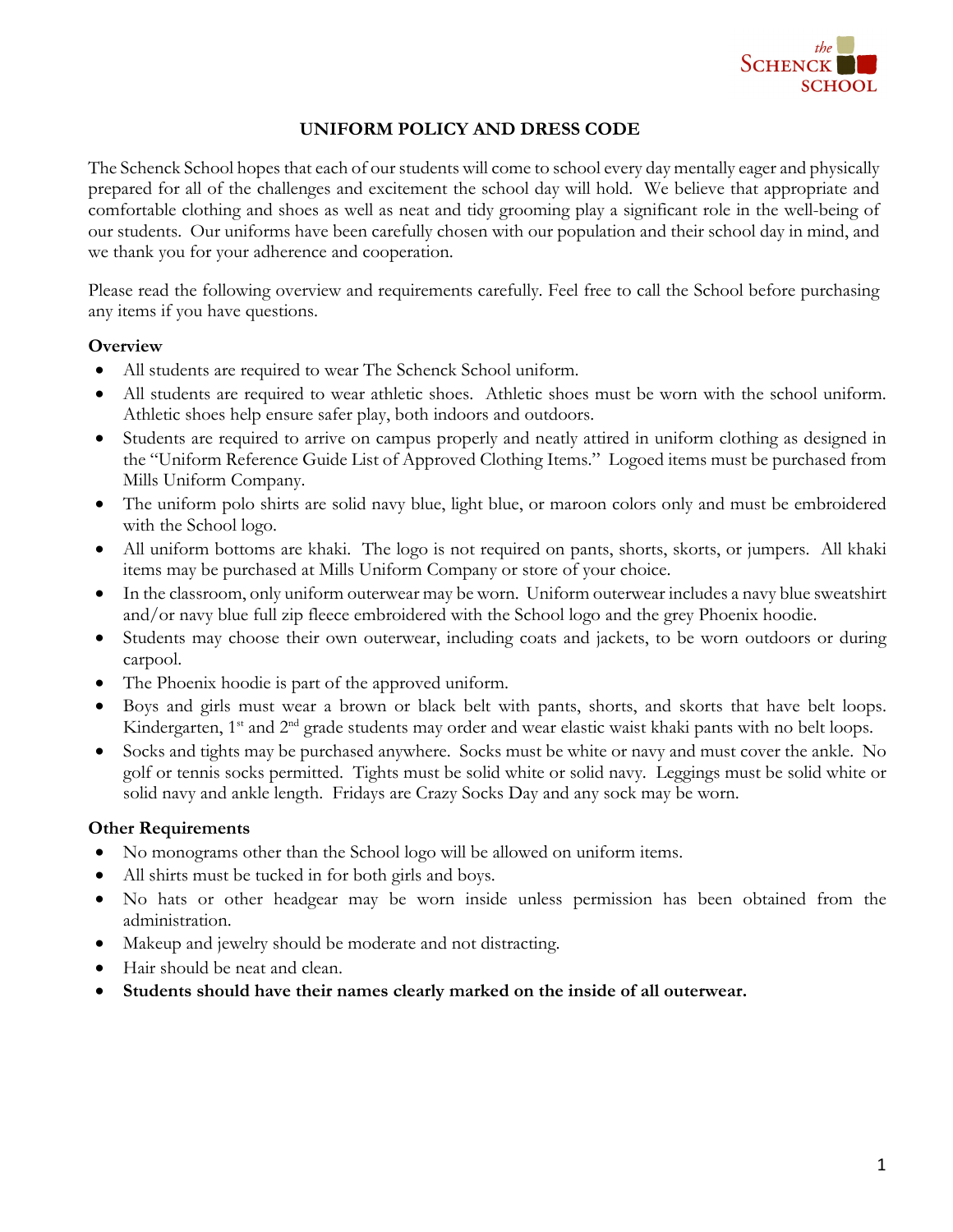

## **UNIFORM REFERENCE GUIDE LIST OF APPROVED CLOTHING ITEMS**

All items may be purchased from Mills Uniform Company. All shirts, jumpers, dresses, and outerwear worn inside the School, must be purchased from Mills Uniform Company or The Schenck School Used Uniform Closet. All khaki items may be purchased at Mills Uniform Company, The Schenck School Used Uniform Closet, or store of your choice. **The Schenck School logo is required on all shirts, dresses, sweatshirts, and fleeces.**

#### **Mills Uniform Company**

1.800.541.1850 www.millswear.com School Code: 3552

## **Co-Ed Tops-Shirts:**

Approved colors: light blue, navy, maroon.

- Long Sleeve Polo Shirt
- Short Sleeve Polo Shirt

#### **Skorts/Skirts/Jumpers/Dresses:**

- Khaki Skort
- Khaki Jumper
- Polo Dress (Logo Required)

## **Boys/Girls –Pants/Shorts:**

- Khaki Pants
- Khaki Shorts

## **Sweatshirts/Fleeces:**

## **The Schenck School logo is required on all shirts, sweatshirts, and fleeces.**

- Crewneck Sweatshirt –navy (Logo Required)
- Fleece Jacket (full zip) –navy (Logo Required)

**Belts**: Belts are mandatory for items with belt loops. Belts can be brown or black.

**Socks:** Socks must be white or navy, and cover the ankle. Fridays are Crazy Socks Day and any sock may be worn.

**Tights:** Solid white or navy only.

**Leggings:** Leggings must be solid white or navy only and ankle length.

**Shoes:** Students may only wear athletic shoes.

**Outerwear:** Any coat may be worn on the playground or in carpool.